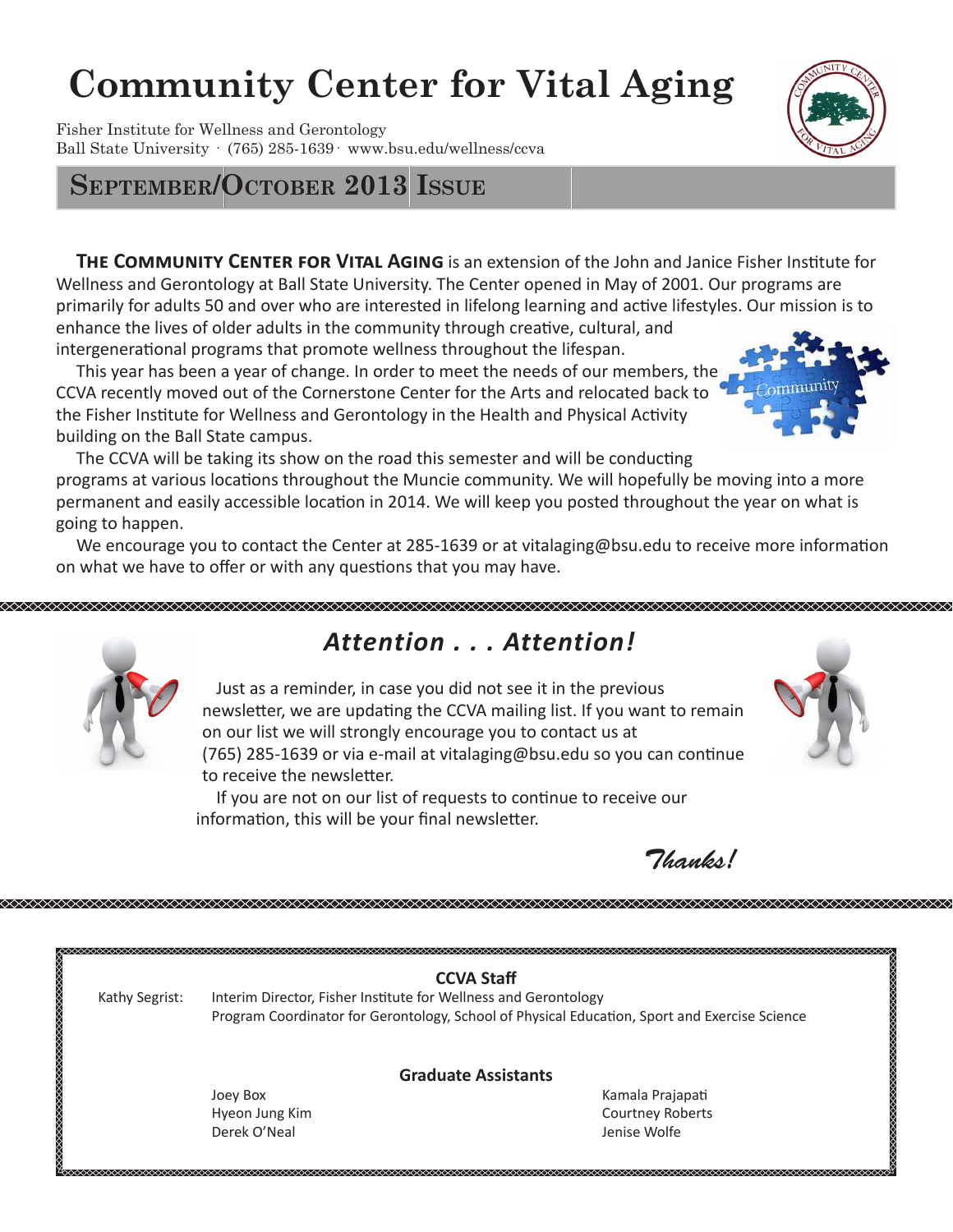# *Healthy Tips*

### **Stress Management**

 All of us experience stress, but far too many of us are content to live with it, push it aside, hold it in, and eventually succumb to the ugly consequences. Not all stress is bad, though! Some stress is actually healthy and keeps us striving to reach new goals to make our lives worthwhile and even exciting. But, when your emotions and health are compromised, it is time to hit the breaks and plot out a new course.

 Ready to feel better fast? Follow these step-by-step instructions for navigating those everyday bumps in the road. You will rid yourself of unnecessary sources of anxiety and develop healthier relationships with those you cannot avoid.

#### *It's Not Just in Your Head:*

 You do not need a doctor to tell you that anxiety can have a negative effect on your health. But do you really know the toil that long-term stress can take?

 Stress is the body's reaction to something that exceeds its resources. When we perceive something as harmful, our brain triggers hormones such as cortisol, which flood the body and contribute to various physical responses.

 Here are several ways stress can affect different aspects of your health and how you can protect yourself against them:

- Lack of Sleep: Anxiety is one of the main causes of insomnia and sleep disruption. When you think about something stressful while lying in bed, it's harder to fall asleep. As this progresses brain and body dread bedtime.
- Weakened Immune System: We've all experienced the nasty cold that comes after a deadline — a reminder that psychological stress can weaken defenses and make us more susceptible to germs. It can also slow recovery from illnesses.
- High Blood Pressure: Stress and anxiety stimulate your nervous system to raise levels of hormones like adrenaline and cortisol, which narrow blood vessels and therefore increase your risk of developing hypertension.
- Aches and Pains: Millions of us work at desks every day or sit around the house. Our bodies pay the price! From stiff necks and tension headaches to throbbing backs, this can result from staring at computer or television screens for hours on end. Make sure to take frequent stretching breaks throughout the day!

#### *Proven Stress Reducers:*

- 1. Get up fifteen minutes earlier in the morning! The inevitable morning mishaps will be less stressful.
- 2. Prepare for the morning the evening before. Set the breakfast table and make lunches ahead of time.
- 3. Don't rely on your memory. Write down appointment times, when to pick up prescriptions, library book due dates, and etc.
- 4. For every one thing that goes bad, there are probably 10 or 50 blessings! Count them!
- 5. Unplug your phone. Try meditation or just sitting and relaxing. You need to take healthy breaks.
- 6. Organize. A place for everything and everything in its place. Losing things can be very stressful.
- 7. Take stretch breaks often to relieve tension.
- 8. Talk out problems with a friend.
- 9. Learn to live one day at a time.
- 10. Take a bath or shower to relieve tension. Aromatherapy oils can also help.



## **Looking for Computer Assistance?**

The CCVA will still offer computer tutoring in the fall. Computer tutoring will be free, but sessions for each individual will be limited. We have several convenient locations throughout the community that have agreed to allow us access to their computer labs to provide one-on-one traning sessions to our members.

Please call the CCVA at 285-1639 or send an e-mail to vitalaging@bsu.edu to set up your appointment!



**Community Center for Vital Aging** Fisher Institute for Wellness and Gerontology Ball State University Muncie, IN 47306 (765) 285-1639 vitalaging@bsu.edu www.bsu.edu/wellness/ccva